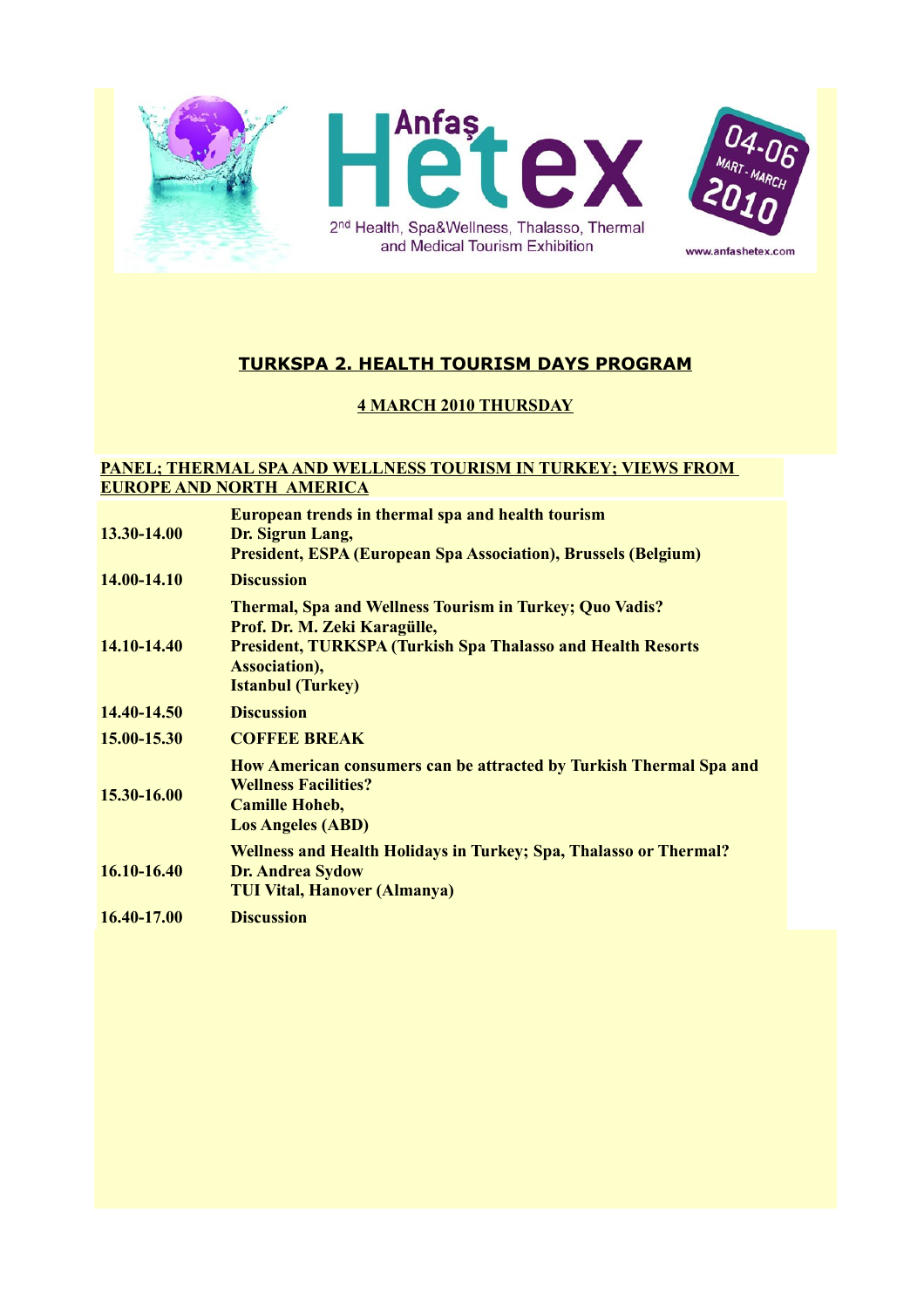

### **5 MARCH 2010 FRIDAY**

#### **TURKEY WILL BE A SHINING STAR IN MEDICAL TOURISM**

- **10:30-11:00 The Dynamics of Turkey in Medical Touri Uzm. Dr Sinan İbiş, Turkey, Head of Medical Tourism Association / Flavius International Medical Travel Organisation**
- **11:00-11:20 Turkey and Medical Tourism; Conflicting Points and Possibilities Prof.Dr. David Vequist, ABD Center for Medical Tourism Research /University of the Incarnata World San Antanio**
- **11:20-11:40 The Role of Accreditation in Creating Tourism Potentials Prof.Dr. Steve Green, England,Trend Accreditations**
- **11:40-12:00 Coffee Break**
- **12:00-12:20 The Struggle Against the Stream: The Difficulties in Building Health Services Capacity David Axon, England, Abermed Consulting**
- **12:20-12:40 How to be Successful in Medical Tourism Jeffrey Carter Green, USA, Patiens Without Borders**
- **12:40-13:00 Evaluation Break**
- **13:00-14:20 Lunch**
- **14:20-15:00 Insurance Methodologies in Medical Tourism Finances Armanda F. Polanko, USA, Texas Benefit**
- **15:00-15:40 Professional and Legal Risks in Medical Tourism Dr. Ming Keng Teoh, England, Medical Protection Society**
- **15:40-16:20 To Increase Income by Protecting Medical Tourists Leila Wilcox, England, Angelis Insurance UK**
- **16:20-16:40 Evaluation**
- **16:40-17:00 Ceremony**